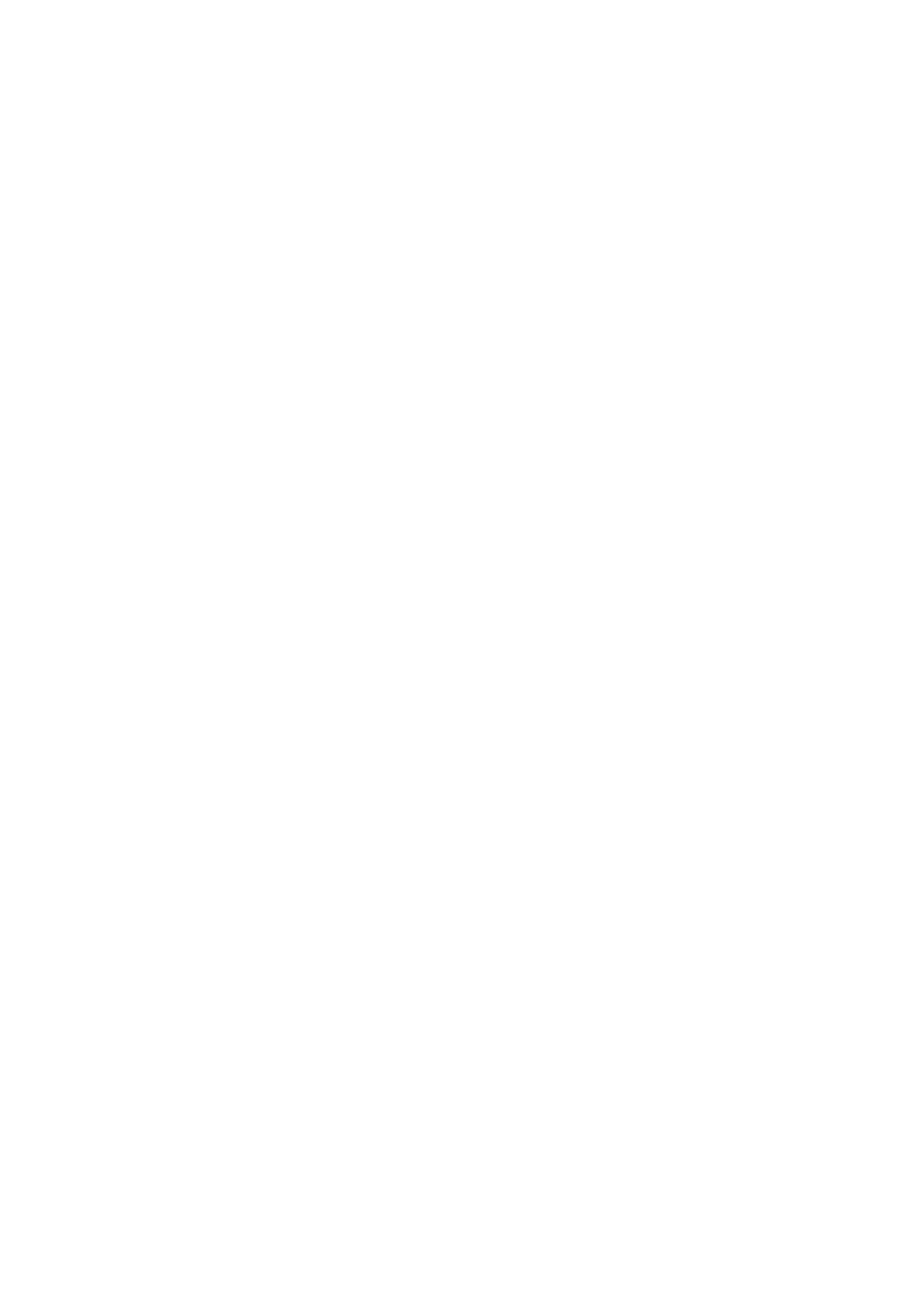Statutory Document No. 2018/0067



*Education Act 2001*

# **ST THOMAS PRIMARY SCHOOL AND SCOILL VALLAJEELT CO-LOCATION ORDER 2018**

*Laid before Tynwald: 17 April 2018 Coming into Operation: 1 September 2018*

The Department of Education, Sport and Culture makes the following Order under section  $3(1)(d)$ , (e) and  $(f)$ , and  $(2)(c)$  and  $(d)$  of, and paragraph  $1(3)$  of Schedule 2 to the Education Act 2001.

#### <span id="page-2-0"></span>**1 Title**

This Order is the St Thomas Primary School and Scoill Vallajeelt Co-location Order 2018.

#### <span id="page-2-1"></span>**2 Commencement**

This Order comes into operation on 1 September 2018 ("the relevant day").

## <span id="page-2-2"></span>**3 Closure of St Thomas Primary School Premises**

On the relevant day St Thomas Primary School premises, Douglas fronting to Finch Road, Douglas will cease to be used as a school premises.

#### <span id="page-2-3"></span>**4 Transfer of St Thomas Primary School**

On the relevant day St Thomas Primary School, Douglas shall transfer to the site of Scoill Vallajeelt, Meadow Crescent, Douglas.

## <span id="page-2-4"></span>**5 Alterations to the use of Scoill Vallajeelt**

- (1) On the relevant day the school premises of Scoill Vallajeelt, Douglas shall be altered in accordance with this article.
- (2) The premises of Scoill Vallajeelt shall be divided into two schools (to be known respectively as Scoill Vallajeelt and St Thomas Primary School).
- (3) In the plan in Schedule 1, the land edged in red shall continue to be used as Scoill Vallajeelt and shall be known accordingly.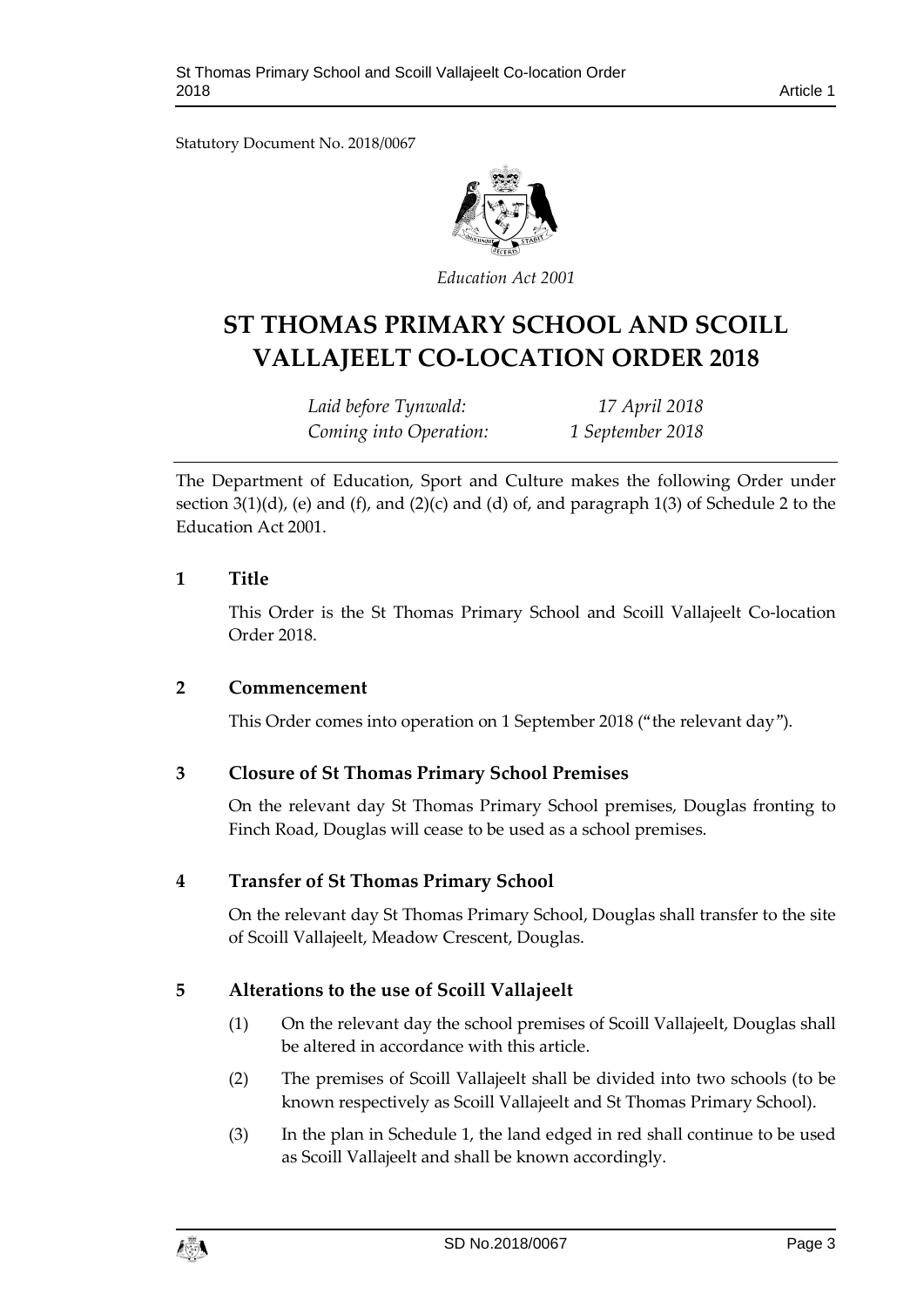- (4) In the plan in Schedule 1, the land edged in blue shall be used by St Thomas Primary School and shall be known accordingly.
- (5) Those sections of the building edged in blue in the plan in Schedule 1 will close as a provided school and shall be a maintained school.
- (6) St Thomas Primary School will use those areas edged in blue in the plan in Schedule 1.
- (7) Those parts of the building indicated in green in the plan in Schedule 1 shall be used jointly by Scoill Vallajeelt and St Thomas Primary School.
- (8) All land edged in green in the plan in Schedule 2 excluding the buildings shall be used jointly by St Thomas Primary School and Scoill Vallajeelt, but subject to the preceding provisions of this article.

#### **MADE 12 FEBRUARY 2018**

#### **GRAHAM CREGEEN, MHK** *Minister for Education and Children*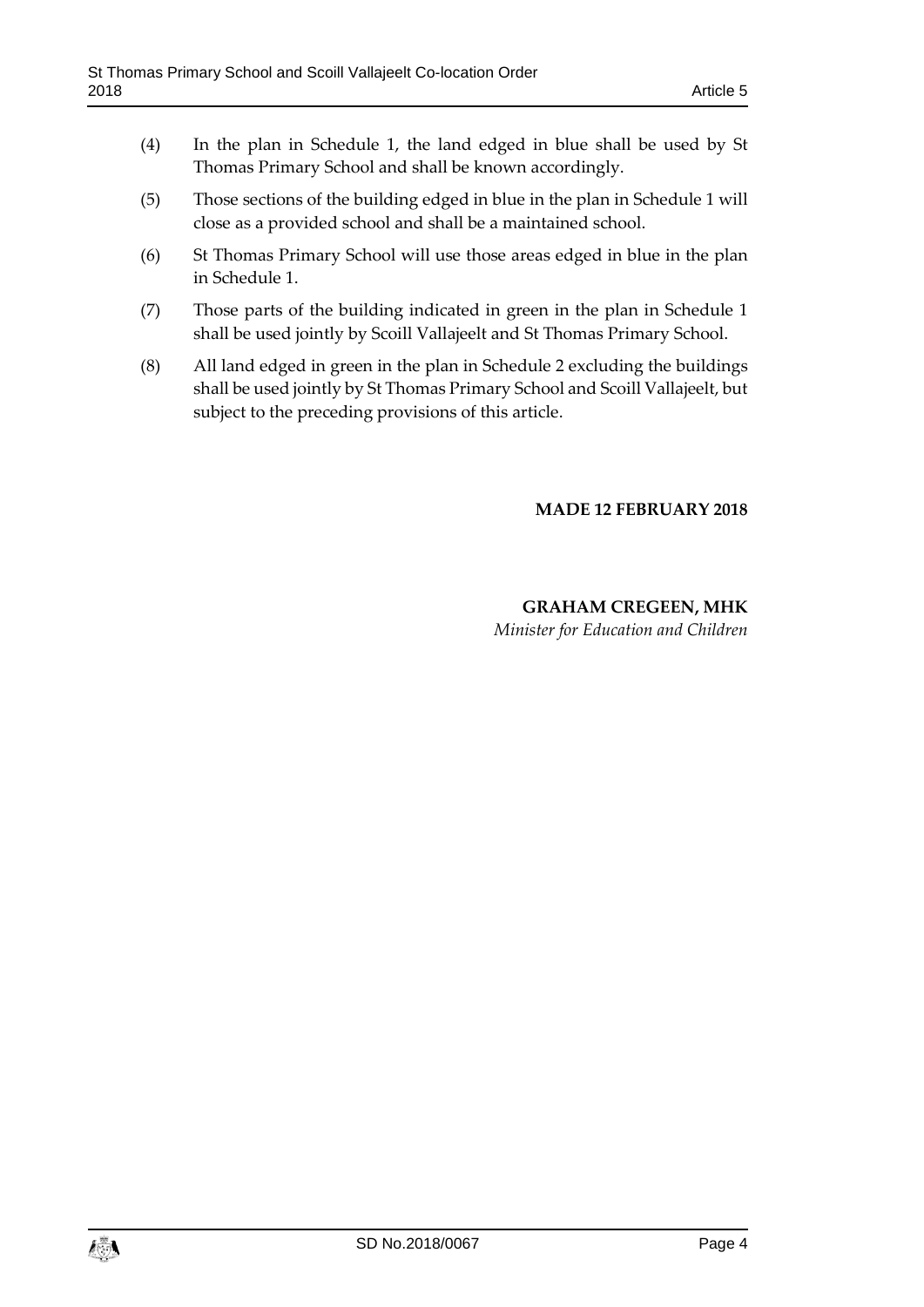## **SCHEDULE 1**

# <span id="page-4-1"></span><span id="page-4-0"></span>**INTERNAL PLAN SHOWING AREAS FOR ST THOMAS PRIMARY SCHOOL, SCOILL VALLAJEELT AND JOINT AREA USE**



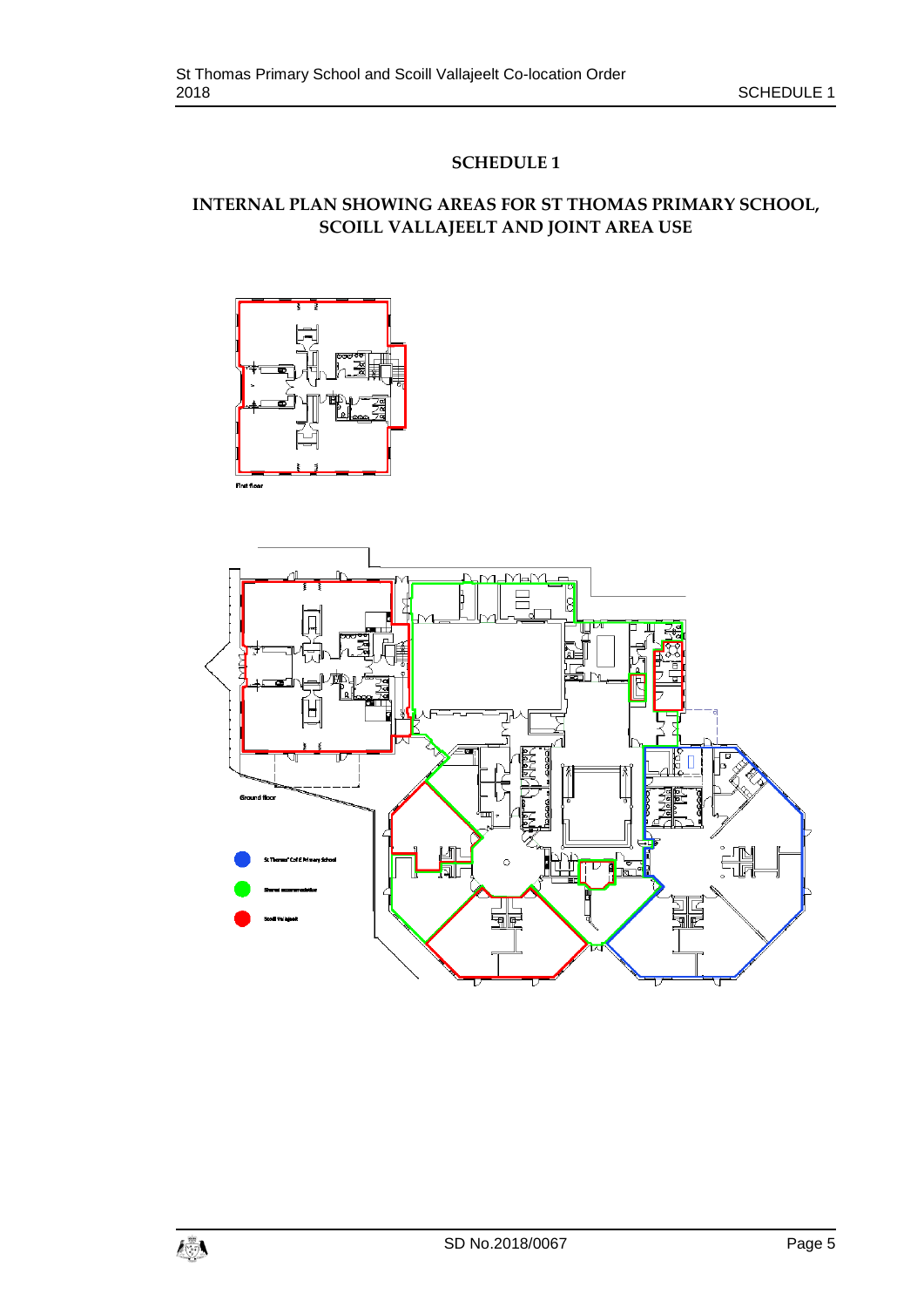#### **SCHEDULE 2**

# <span id="page-5-1"></span><span id="page-5-0"></span>**EXTERNAL PLAN SHOWING AREAS FOR ST THOMAS PRIMARY SCHOOL, SCOILL VALLAJEELT AND JOINT AREA USE**